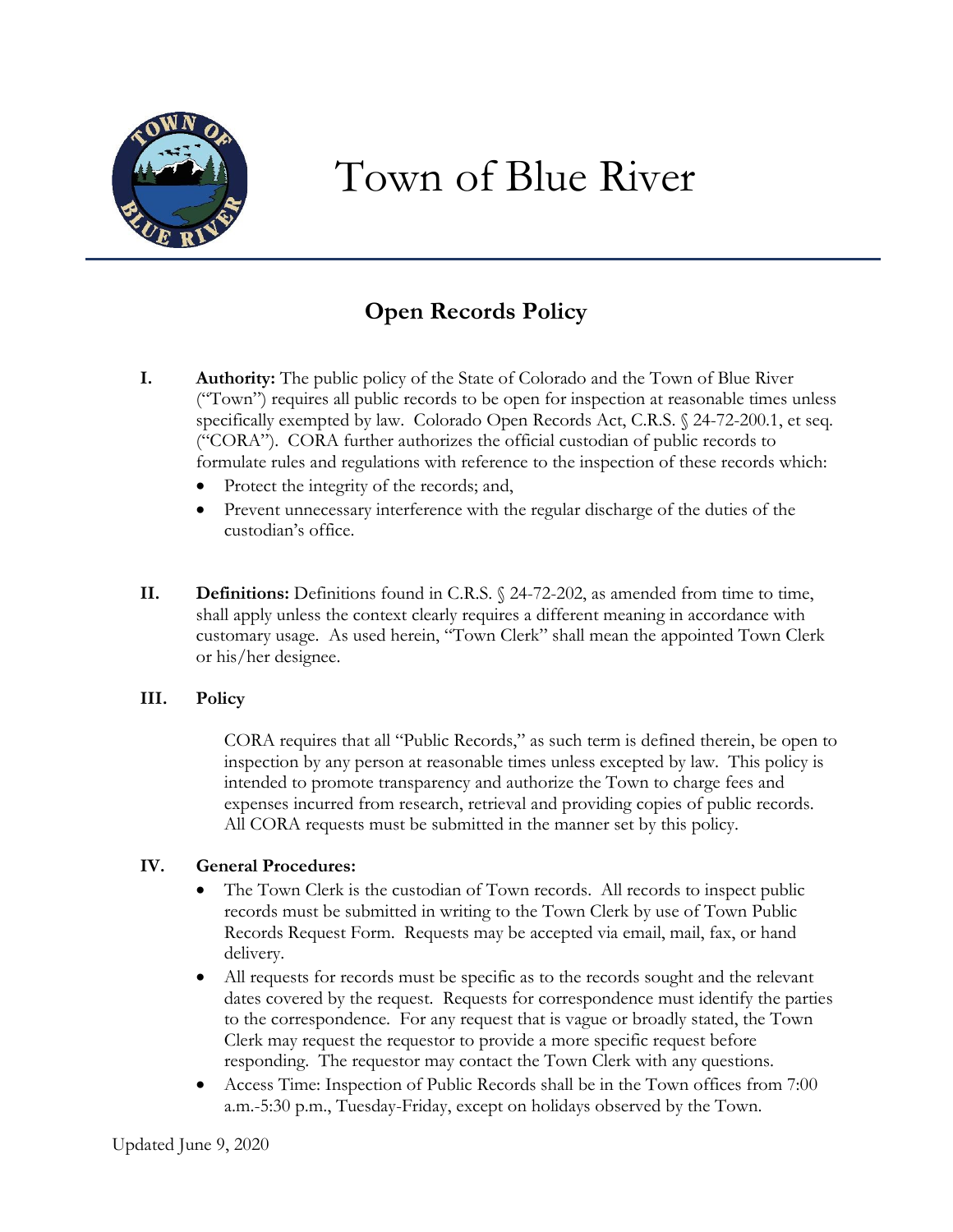- No original Public Records shall ever leave the possession or control of the Town Clerk.
- The Town will fulfill a Public Records request within three (3) working days unless extenuating circumstances exist as defined by C.R.S. § 24-72-203(3)(b). If extenuating circumstances are deemed to exist, then seven (7) working days may be added to the permitted timeframe to fulfill a Public Records request. The Town Clerk shall notify the requester in writing of extenuating circumstances within the initial three (3) day period.
- The date the request is received by the Town Clerk will constitute the "date of receipt" for purposes of calculating the three-or seven-day requirement to fulfill the request. Any request received between 5:00 p.m. and midnight, or on a non-working day, will be deemed received on the following working day.
- The Town will not make available certain records if disclosure is contrary to state or federal law or regulation or to a court order. The Town will not provide certain records that are not Public Records or are otherwise exempt under CORA from disclosure. Examples of such records include, but are not limited to: trade secrets, privileged information, such as attorney-client communications, and confidential commercial information; executive session records; deliberative process privileged materials; sexual harassment complaints and investigations; materials submitted by certain applicants for executive positions; medical, psychological, sociological, and scholastic achievement data; records on users of public facilities; personnel files and letters of reference; juvenile information; and personally identifiable information including social security numbers, dates of birth, electronic mail addresses, and driver's license or other state identification numbers.
- If the Town Clerk determines that the request for a record is denied, within three (3) working days of the date of receipt of the CORA request, the Town Clerk will notify the requestor in writing that access to such record is denied and the reasons for denial, including the law or regulation under which access is denied.
- Any person denied the right to inspect any record covered by CORA may apply to the district court of the district wherein the record is found for an order directing the Town Clerk to show cause why the custodian should not permit the inspection of such record subject to such person following the dispute resolution procedures for such appeals as set forth in Section 24-72-204(5), C.R.S.
- If the requested record is not available (lost, non-existent, etc.), the Town Clerk shall notify the requestor in writing within three (3) working days of the date of receipt of the request.
- If providing the requested records for inspection or providing copies thereof shall result in a fee as set forth in Section V of this Policy, the Town Clerjk shall estimate such fees. If the cost estimate is in excess of \$20, the total estimated amount will be collected by the Town Clerk as a deposit before proceeding with the request. The actual charge of fees will be deducted from the deposit and the Town Clerk will refund any remaining amount to the requestor. If an amount above the deposit is due, the Town Clerk will collect this amount at the time of the document inspection or copy distribution.
- Upon notice to the requestor that public records are available for inspection, the records will be made available for inspection for thirty days from the date of the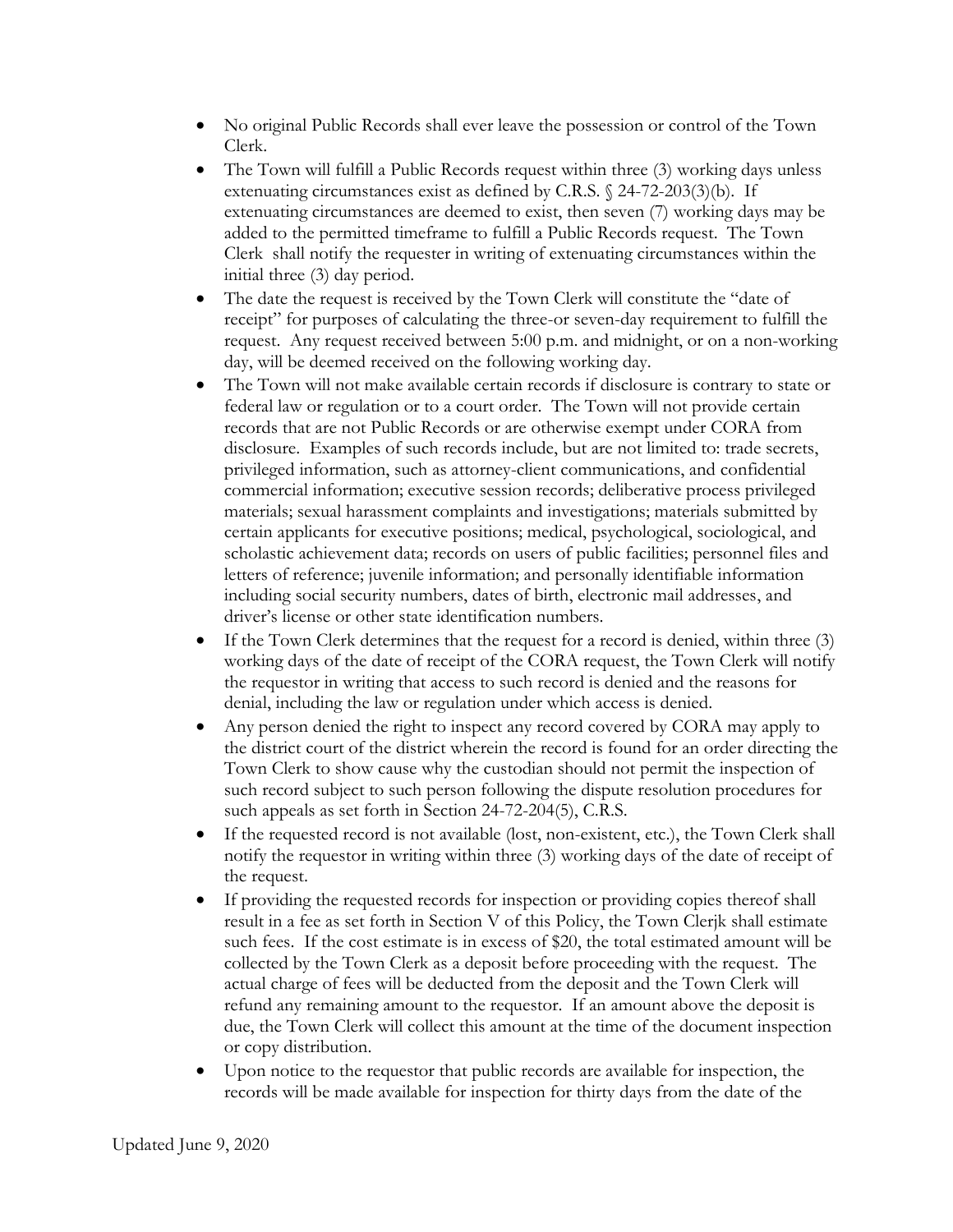notice. If the requestor does not inspect the records within that thirty-day period, the CORA request will be deemed closed.

- Requested records pursuant to CORA will not be modified/omitted with the exception of information exempt from disclosure.
- No employees should assume a document is exempt from CORA.

### **V. Fees:**

Fees and costs are as follows:

- Staff time spent responding to a record request, including research, gathering, retrieving, and/or redacting data will be assessed for the records request. The Town does not charge for the first hour of staff time. After the first hour, the staff time will be charged in quarter hour increments. A time log outlining staff time spent responding to the request shall be provided. Fees for research and retrieval and other staff activity described in this paragraph are charged at \$30.00/hour.
- Records may be emailed to the requestor free of charge if the document already exists in electronic form and additional staff time over one hour is not required to fulfill the request.
- The costs for copies of documents are  $$.025/page$  for copying a standard 8  $\frac{1}{2}$  x 11" or 11x17" page, and/or a fee not to exceed the actual cost of providing a copy, printout, or photograph of a public record in a format other than a standard pageand actual Town copy costs if third-party printing is required.
- **VI.** If, in response to a specific request, the Town has performed a manipulation of data so as to generate a record in a form not used by the Town, the Town Clerk shall set and charge a reasonable fee to the person making the request, which fee shall not exceed the actual cost of manipulating the data and generating the record in accordance with the request. Persons making subsequent requests for the same or similar records may be charged a fee not in excess of the original fee. **Format**
	- The Town Clerk will provide records stored in digital format in that same format that the record is stored. For example:
		- **i.** If the record is stored in a digital format that is neither searchable nor storable, the Town Clerk will provide a copy of the record in that same format (such as a scanned or saved document in non-searchable PDF format).
		- **ii.** If the record is stored in a digital format that is searchable, but not sortable, then the Town Clerk will provide a copy in a searchable format (such as Word or a searchable Portable Document Format [a.k.a. "PDF"].
		- **iii.** If the record is stored in a digital format that is sortable, then the Town Clerk will provide a copy of the record in a sortable format (such as Excel or a comma-separated values format [a.k.a. "CSV"].
	- The Town is not required to produce a public record in a searchable or sortable format if: (1) producing the record would violate the terms of any copyright or licensing agreement or result in the release of a third party's proprietary information; (2) it is not technologically or practically feasible to permanently remove information that the Town is required or allowed to withhold within the requested format; (3) it is not technologically or practically feasible to provide a copy in a searchable or sortable format; or (4) if the Town would be required to purchase software or create